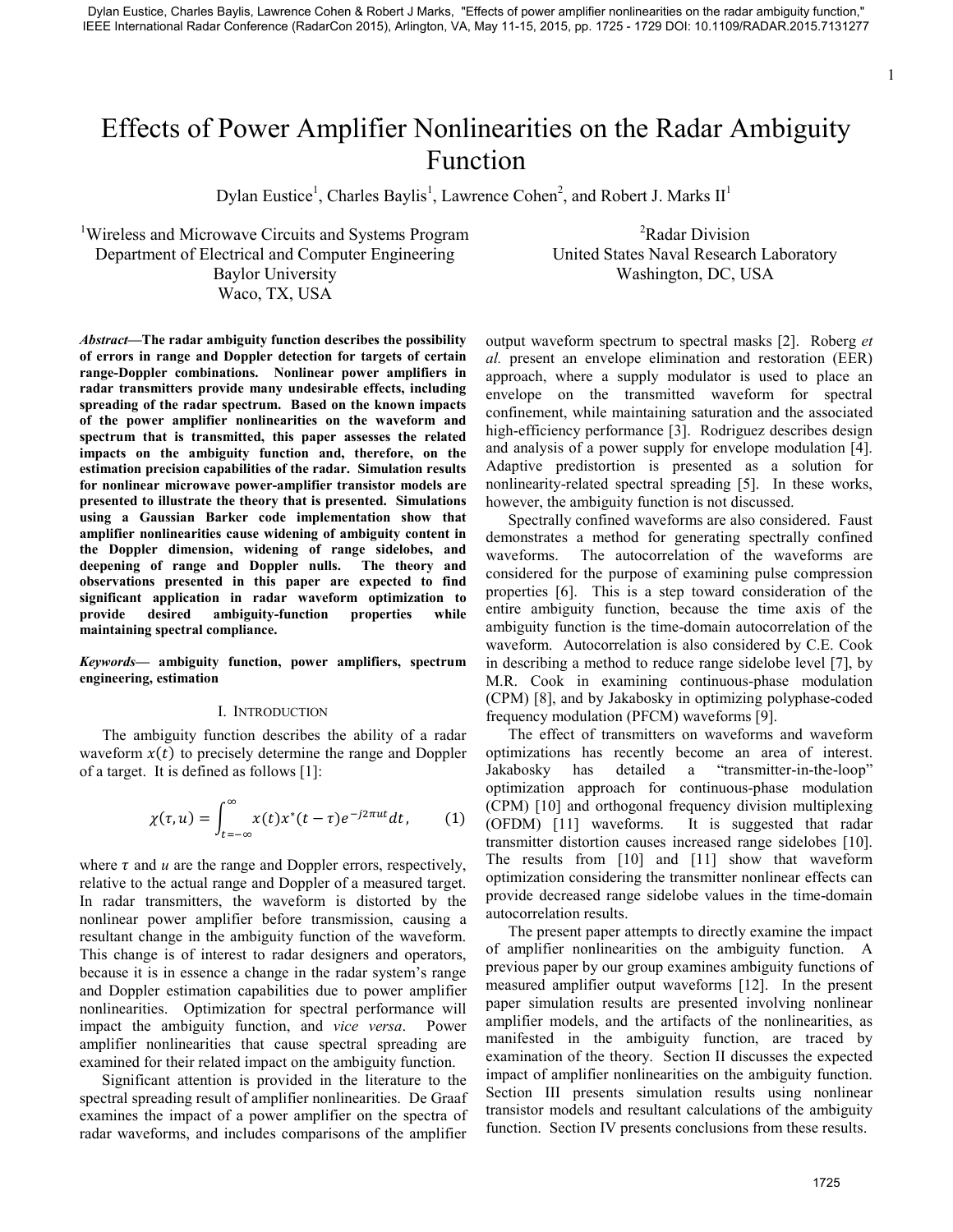# II. SPECTRAL SPREADING AND THE AMBIGUITY FUNCTION

A well-known result of amplifier nonlinearities is spreading of the spectrum [10]. This artifact is due to oddorder amplifier nonlinearities interacting on a multi-tone or broadband signal. The impact on the ambiguity function of these nonlinearities can be derived from the impact on the spectrum. If equation (1) is used to find the zero-delay part of the ambiguity function (the Doppler axis, where  $\tau = 0$ ), we obtain [13]

$$
\chi(0, u) = \int_{t = -\infty}^{\infty} |x(t)|^2 e^{-j2\pi ut} dt = X(u) \star X(u) \tag{2}
$$

where the star,  $\star$ , denotes correlation

$$
X(u) \star Y(u) = \int_{u = -\infty}^{\infty} X(v)Y^*(v - u)dv \qquad (3)
$$

The correlation of two functions is equal to the sum of the supports of the individual functions [14]. If, for example,  $X(u)$  is zero for  $|u| > A$  and  $Y(u)$  is zero for  $|u| > B$ , then  $X(u) \star Y(u)$  is zero for  $|u| > A + B$ .

Consider, then, the input spectrum to a nonlinear amplifier,  $F(u)$ , and the output spectrum from the amplifier,  $Y(u)$ . If the nonlinear amplifier causes spectral spreading, the support of  $Y(u)$  will exceed that of  $F(u)$ . Thus, the support of  $Y(u) * Y(u)$  will exceed that of  $F(u) * F(u)$ . Consequently, from (2),  $\chi_{\nu}(0, u)$ , will have a greater width along the *u* axis than  $\chi_f(0, u)$ , the ambiguity function corresponding to  $f(t)$ .

The literature proposes that range sidelobes are increased as a result of nonlinearities [10]. Figure 1 shows the autocorrelation of a time-limited sinusoid and square wave (zero-Doppler cut of the ambiguity function). It can be seen that the range sidelobes are higher for the square wave. However, it must be noted that the square wave possesses greater energy than the sinusoid if both are of the same amplitude and frequency. Correspondingly, the main lobe is also higher for the square wave, as the ambiguity function value at zero range and Doppler is equal to the energy of the signal. If the autocorrelations are normalized by the signal energies, then the results are as shown in Fig. 2. In this case, the range sidelobes are actually slightly wider in the case of the sinusoid. The sidelobes of the square wave autocorrelation are triangular and fit inside the sinusoidal autocorrelation of the sinusoid. Both have the same amplitude. Because the center lobe of the ambiguity function has height equal to the energy of the associated waveform, it is expected that the main lobes would be of the same height when normalized to the signal energies (Fig. 2).

Figure 3 shows the magnitude spectra for the sinusoid and the square wave following normalization by the energy term. It can be seen that the square wave has lower main lobes and significant harmonics. The zero-range cut of the ambiguity function (along the Doppler axis) will be the autocorrelation of the spectrum, and as such, there will be significant additional lobes present along the Doppler axis for the square wave. While this considers the case of simple harmonic nonlinearities, amplifier third-order nonlinearities are expected to provide additional sidelobes close to the main lobe of the signal. For certain waveforms, third-order nonlinearities could cause the Doppler ambiguity to extend three times as far from the origin along the Doppler axis. This is a significant effect.



Fig. 1. Zero-Doppler cut (autocorrelation) of the ambiguity function for a time-limited sinusoid (solid line) and square wave (dashed line) of the same amplitude and frequency. The center lobe and sidelobes are larger for the ambiguity function of the square wave.



Fig. 2. Zero-Doppler cut (autocorrelation) of the ambiguity function for the time-limited sinusoid (solid line) and square wave (dashed line) after normalizing both ambiguity functions by the associated signal energy.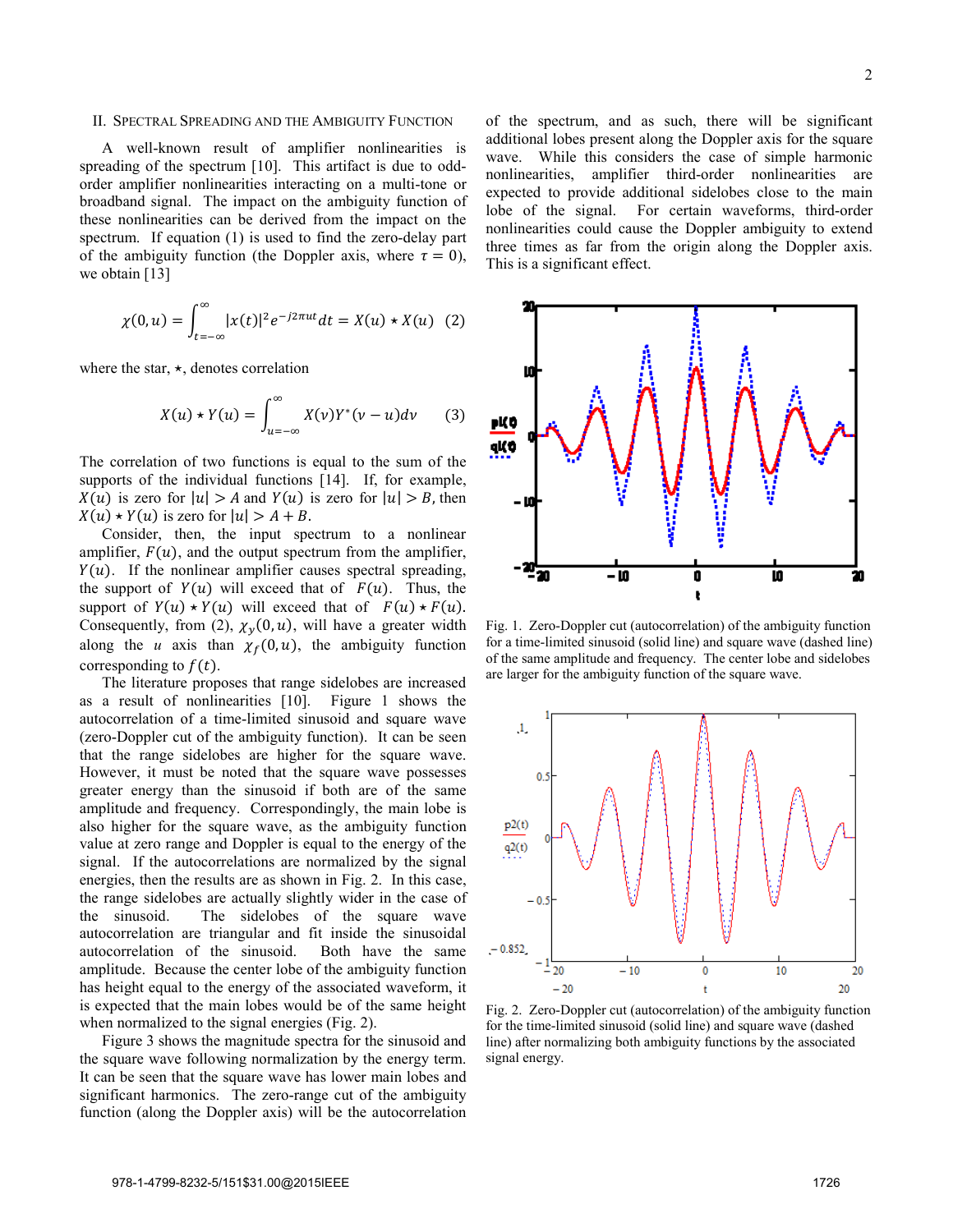

Fig. 3. Magnitude spectra for the sinusoid (solid lines) and square wave (dotted lines) of equal energy. Note that the square wave has distinguishable harmonic sidelobes.

## II. NONLINEAR AMPLIFIER CIRCUIT SIMULATIONS

Circuit simulations were performed using the Advanced Design System (ADS) circuit simulator from Keysight Technologies. A built-in nonlinear field-effect transistor (FET) model was used for the simulations. The transistor was excited with a waveform that caused significant nonlinear effects in the output waveform, as might be encountered in operation in a power amplifier design. A seven-pulse Barker code with Gaussian pulses was used as the excitation waveform, as shown in Fig. 4. Figure 5 shows the waveform and spectrum of the output signal. As expected, the time-domain waveform is significantly flattened. The spectrum of Fig. 5(b) shows that the main lobe is narrower (this is because the time-domain waveform broadens), but that intermodulation distortion has created third- and fifth-order sidelobes that extend the range spectrum. The zero-Doppler slices (the values along the range axis) of the input and output waveform ambiguity functions are displayed in Figures 6 and 7, respectively. It can be seen that the results are very similar for the input and output waveforms. The zero-Doppler cut sidelobes of the output waveform appear flatter than the sidelobes for the input waveform, but the sidelobes seem to have almost exactly the same maximum height.

The zero-range slices of the input and output waveform ambiguity functions are displayed in Figures 8 and 9, respectively. Comparison of the decibel-scale results in Figures 8(b) and 9(b) reveals that ambiguity spikes of significant height appear at larger Doppler for the amplifier output waveform. Figure 10 shows a "heat-map" version of the ambiguity functions. Figure  $10(a)$  is the ambiguity function for the amplifier input signal, and Figure 10(b) is the ambiguity function for the amplifier output signal. Comparing these figures shows that the height of the ambiguity is sustained further in the Doppler direction away from zero at all range values, and that the ambiguity sidelobes

are wider in the range dimension for all values of Dopper.

To summarize, the following effects are caused by the amplifier nonlinearities: (1) spreading of the ambiguity in the Doppler dimension and (2) widening of the range sidelobes.



Fig. 4. Amplifier input (a) time-domain waveform and (b) spectrum for a seven-pulse Barker code.



Fig. 5. Amplifier output (a) time-domain waveform and (b) spectrum for the seven-pulse Barker code. Effects of the nonlinearities can be observed in the flattening of the pulses in the time domain, the narrowing of the main spectral lobe in the frequency domain, and the additional spectral sidelobes in the frequency domain.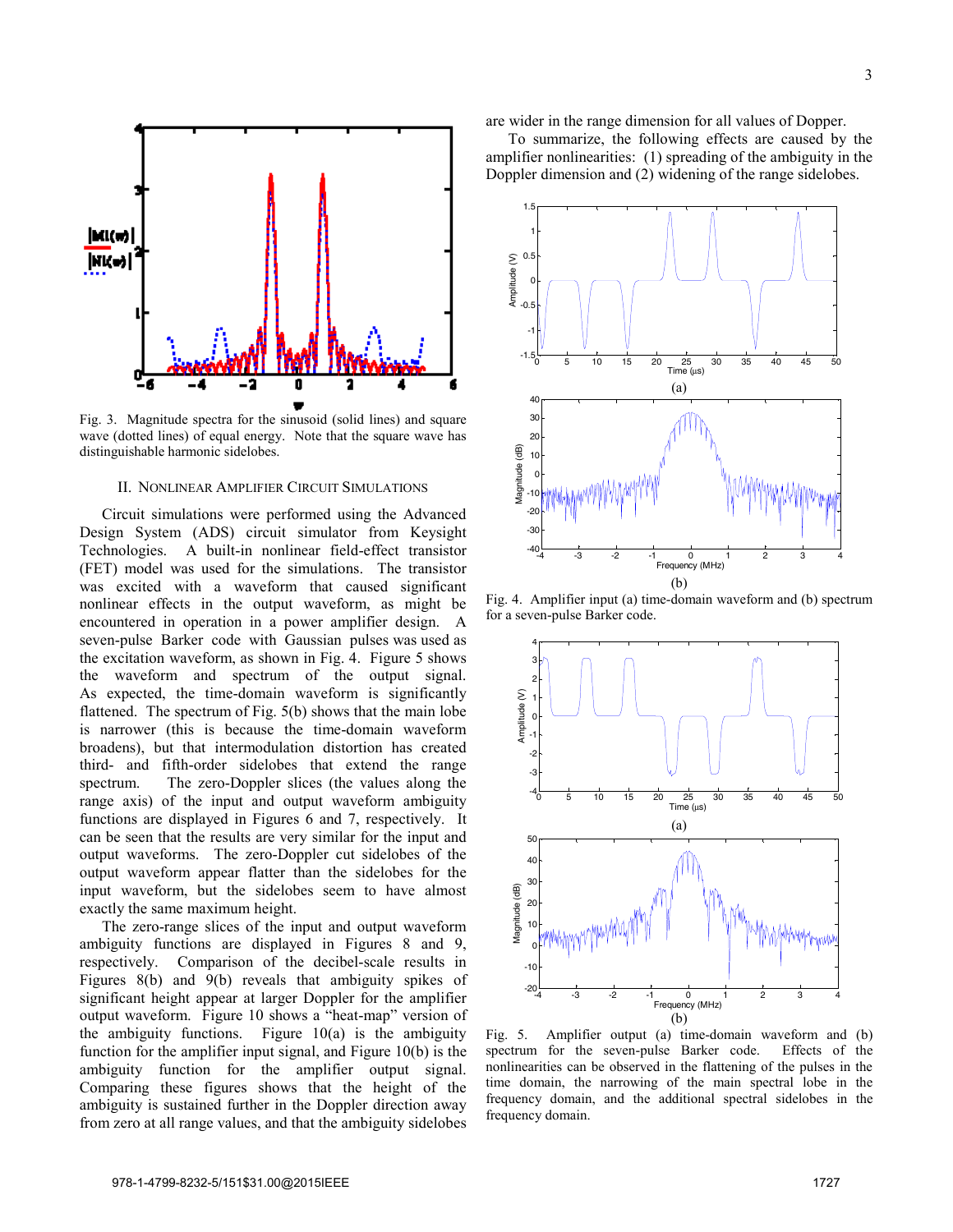

Fig. 6. Zero-Doppler slice of the ambiguity function for the amplifier input waveform in (a) linear scale and (b) decibel (dB) scale.



Fig. 7. Zero-Doppler slice of the ambiguity function for the amplifier input waveform in (a) linear scale and (b) decibel (dB) scale.



Fig. 8. Zero-range slice of the ambiguity function for the amplifier input waveform in (a) linear scale and (b) decibel (dB) scale.



Fig. 9. Zero-range slice of the amplifier output waveform ambiguity function in (a) linear scale and (b) decibel (dB) scale.